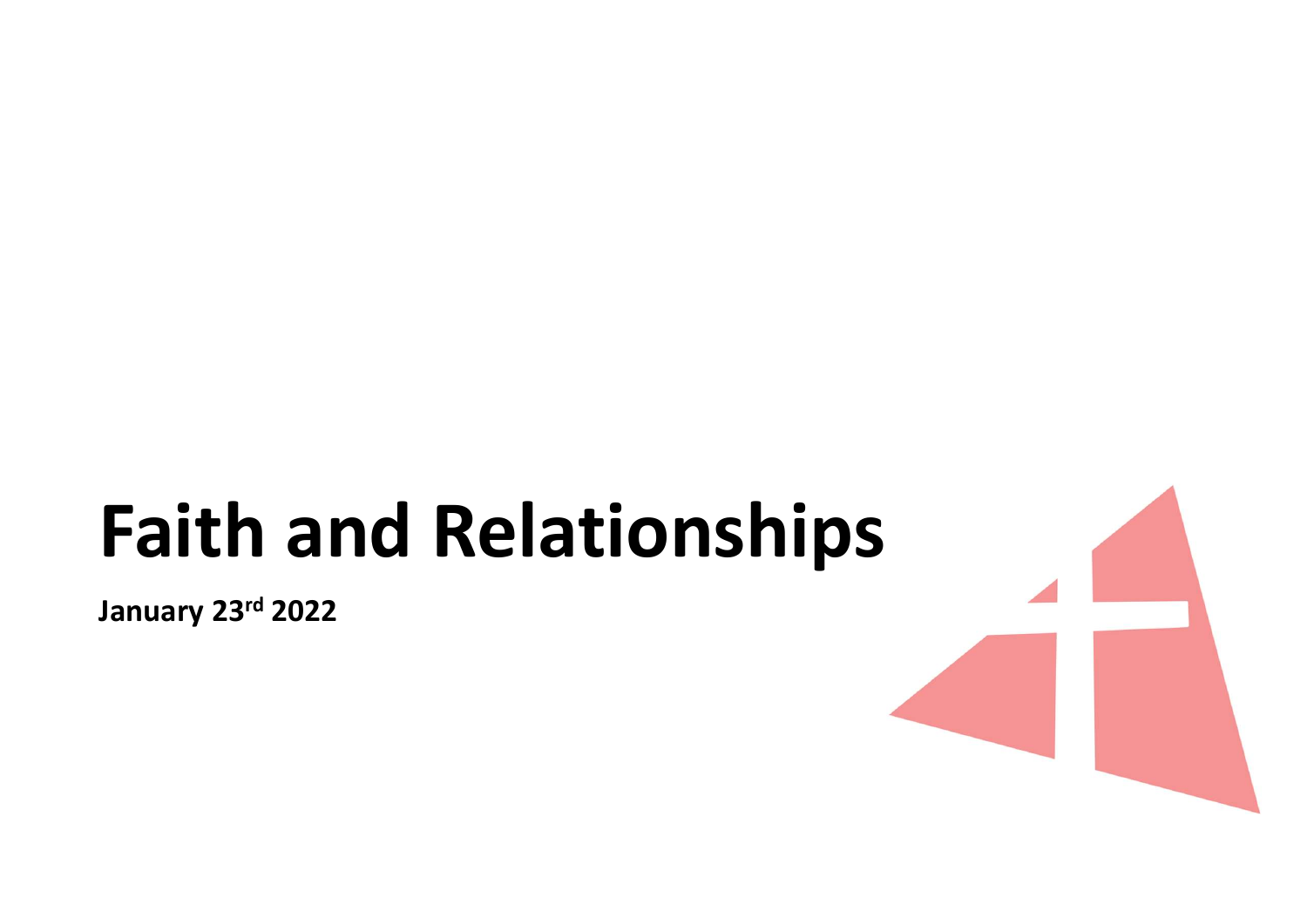

o Faith

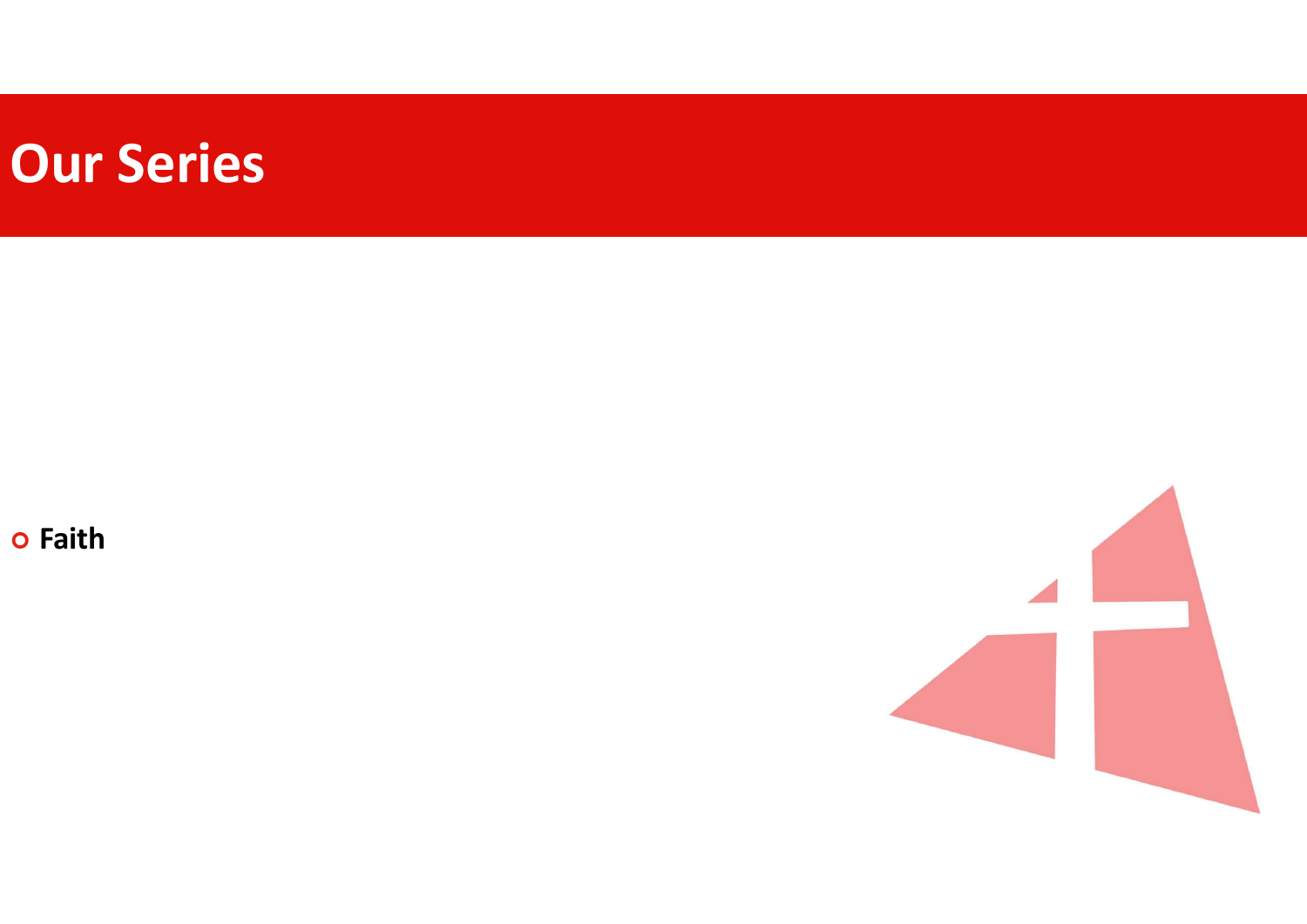# Today's Focus

o Faith and Relationships

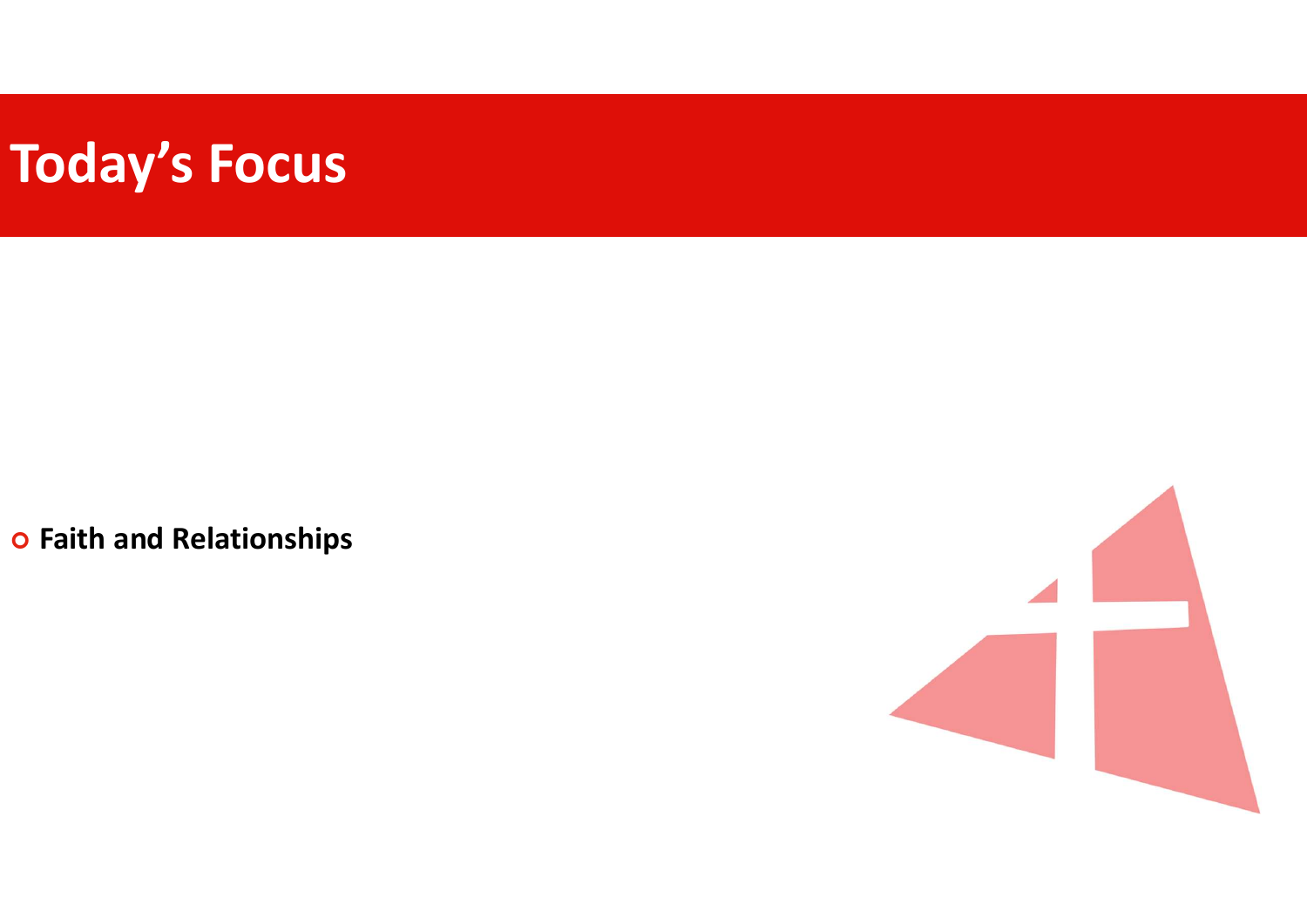#### Paul's Commandment

Romans 12:9-21 Let love be without hypocrisy. Abhor that which is evil; cleave to that which is good. Be tender loving one to another with brotherly love; in honor preferring one another; Not slothful in business; fervent in spirit; serving the Lord; Rejoicing in hope; patient in tribulation; constant in prayer; Distributing to the necessity of saints; given to hospitality. Bless them who persecute you: bless, and curse not. Rejoice with them that do rejoice, and weep with them that weep.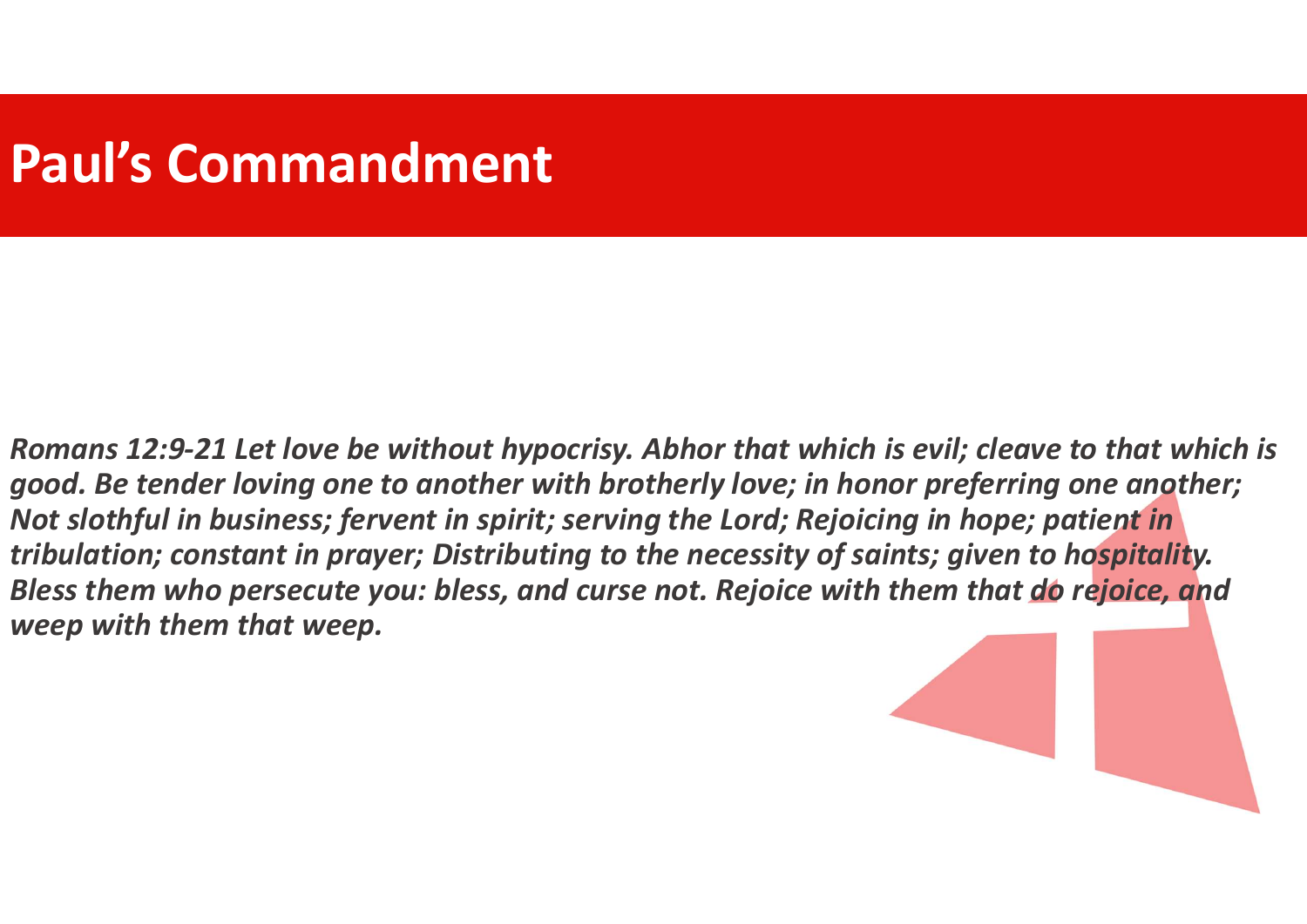#### Paul's Commandment

Be of the same mind one toward another. Mind not high things, but condescend to men of low estate. Be not wise in your own conceits. Recompense to no man evil for evil. Provide things honest in the sight of all men. If it be possible, as much as lies in you, live peaceably with all men. Dearly beloved, avenge not yourselves, but rather give place unto wrath: for it is written, Vengeance is mine; I will repay, says the Lord. Therefore if your enemy hungers, feed him; if he thirsts, give him drink: for in so doing you shall heap coals of fire on his head. Be not overcome of evil, but overcome evil with good.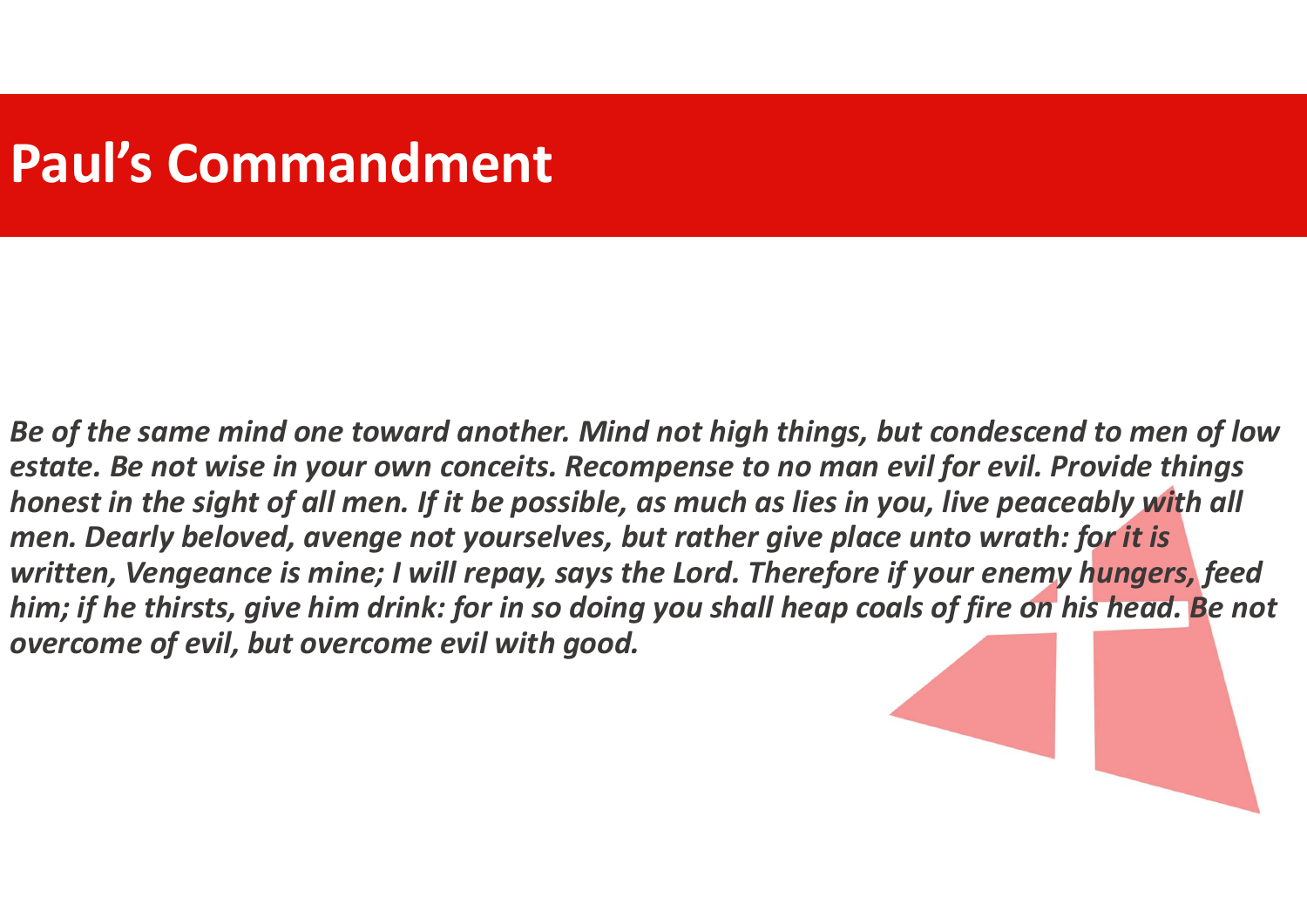### Love without hypocrisy

Romans 12:9 Let love be without hypocrisy. Abhor that which is evil; cleave to that which is good.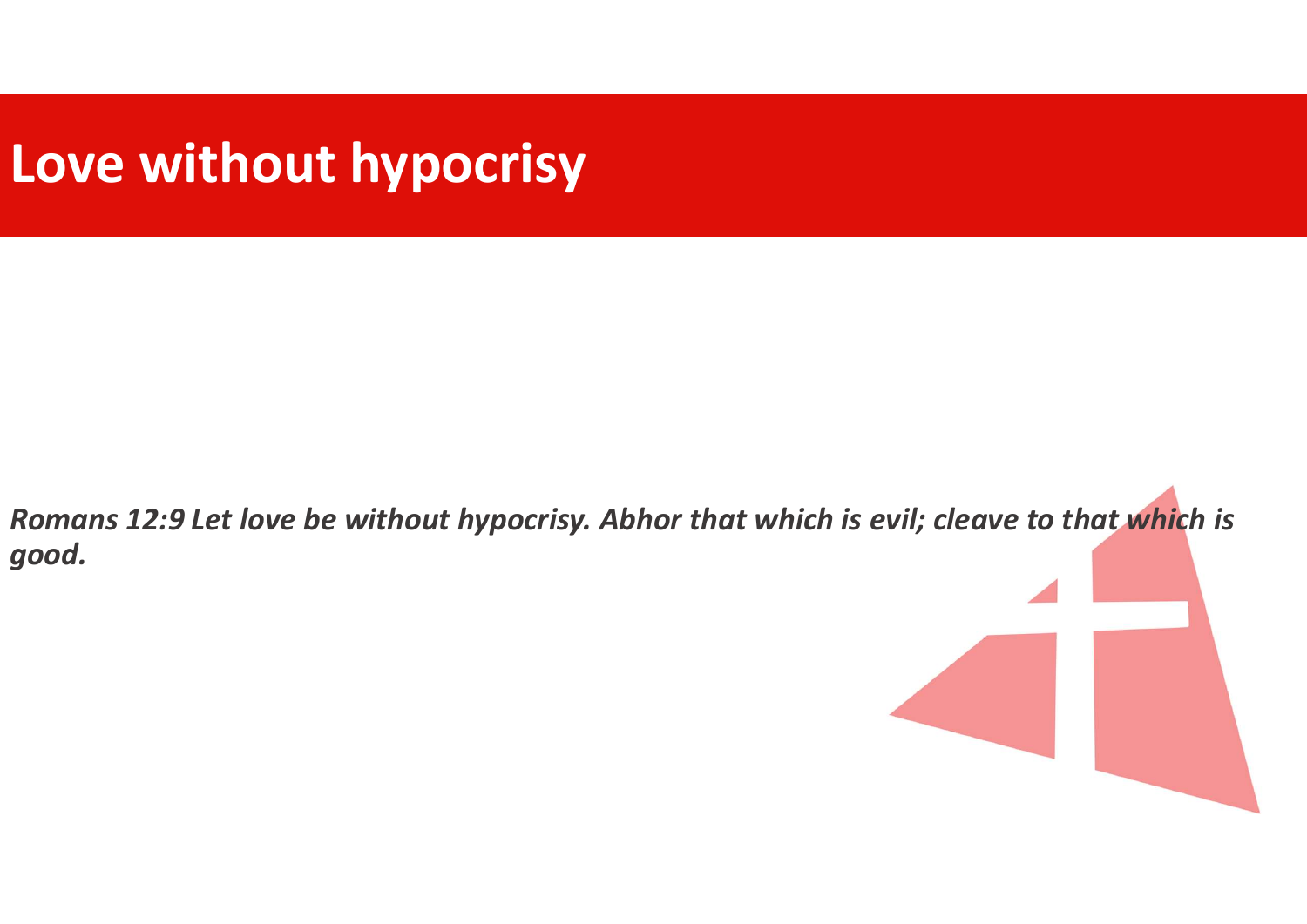# Caring for others

Romans 12:13 Distributing to the necessity of saints; given to hospitality.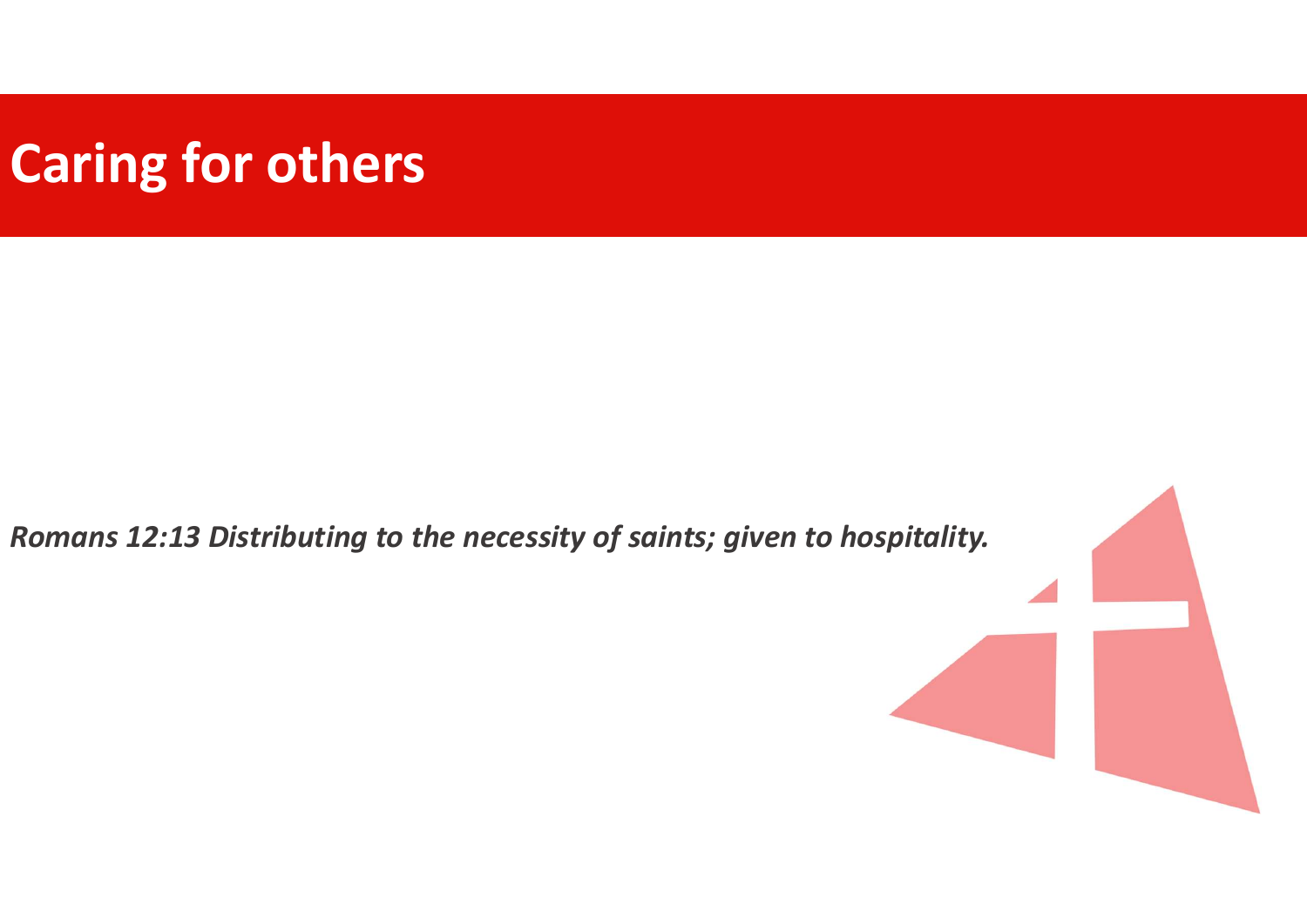# Dealing with persecution

Romans 12:14 Bless them who persecute you: bless, and curse not.

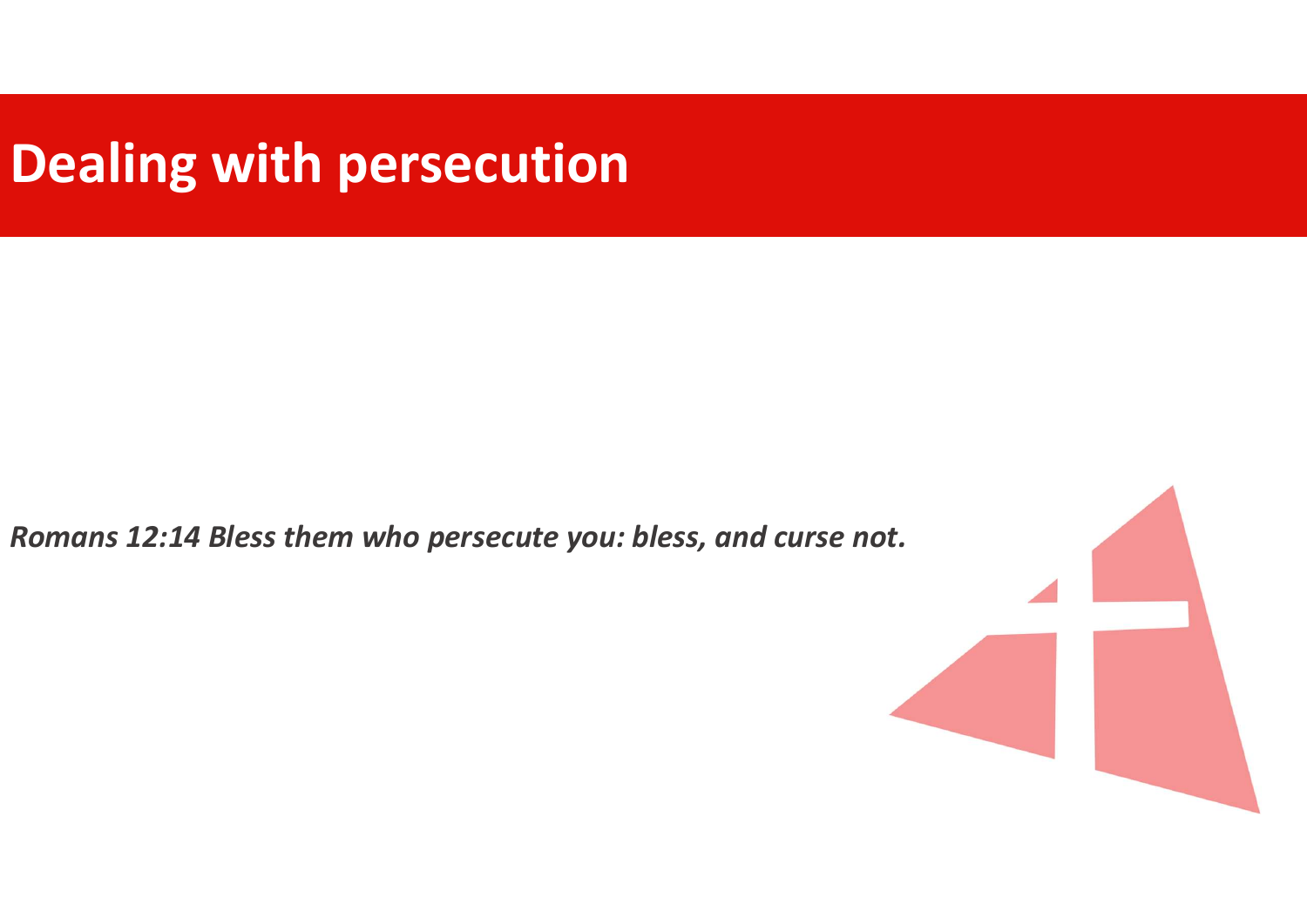# Responding to evil

Romans 12:17 Recompense to no man evil for evil. Provide things honest in the sight of all men.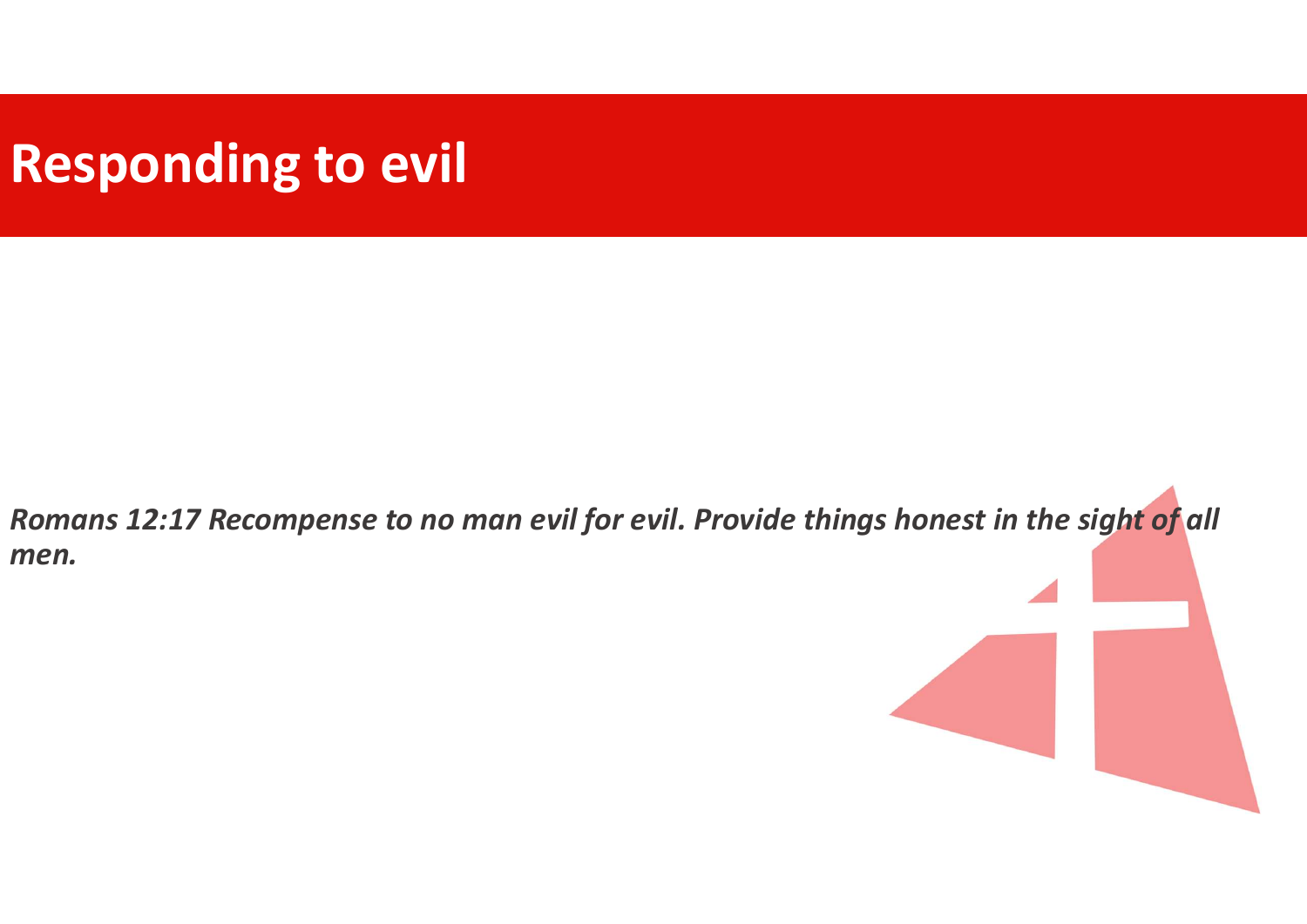#### Live peaceably

Romans 12:18 If it be possible, as much as lies in you, live peaceably with all men.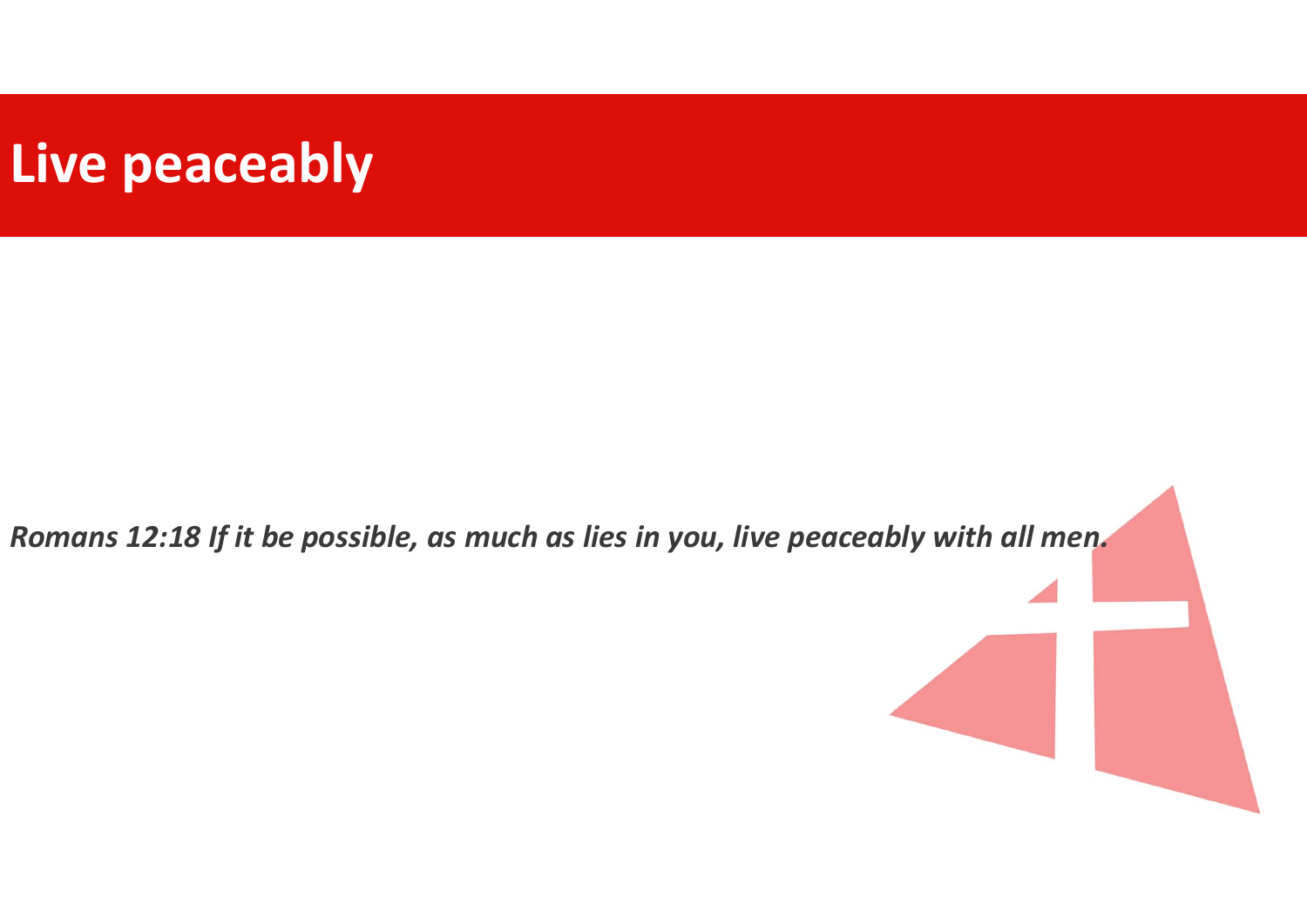#### Peace vs. being right

Matthew 17:24-27 And when they came to Capernaum, they that received tribute money came to Peter, and said, Does not your teacher pay tribute? He said, Yes. And when he came into the house, Jesus preceded him, saying, What think you, Simon? of whom do the kings of the earth take custom or tribute? of their own children, or of strangers? Peter said unto him, Of strangers. Jesus said unto him, Then are the children free. However, lest we should offend them, go to the sea, and cast a hook, and take up the fish that first comes up; and when you have opened its mouth, you shall find a piece of money: that take, and give unto them for me and you.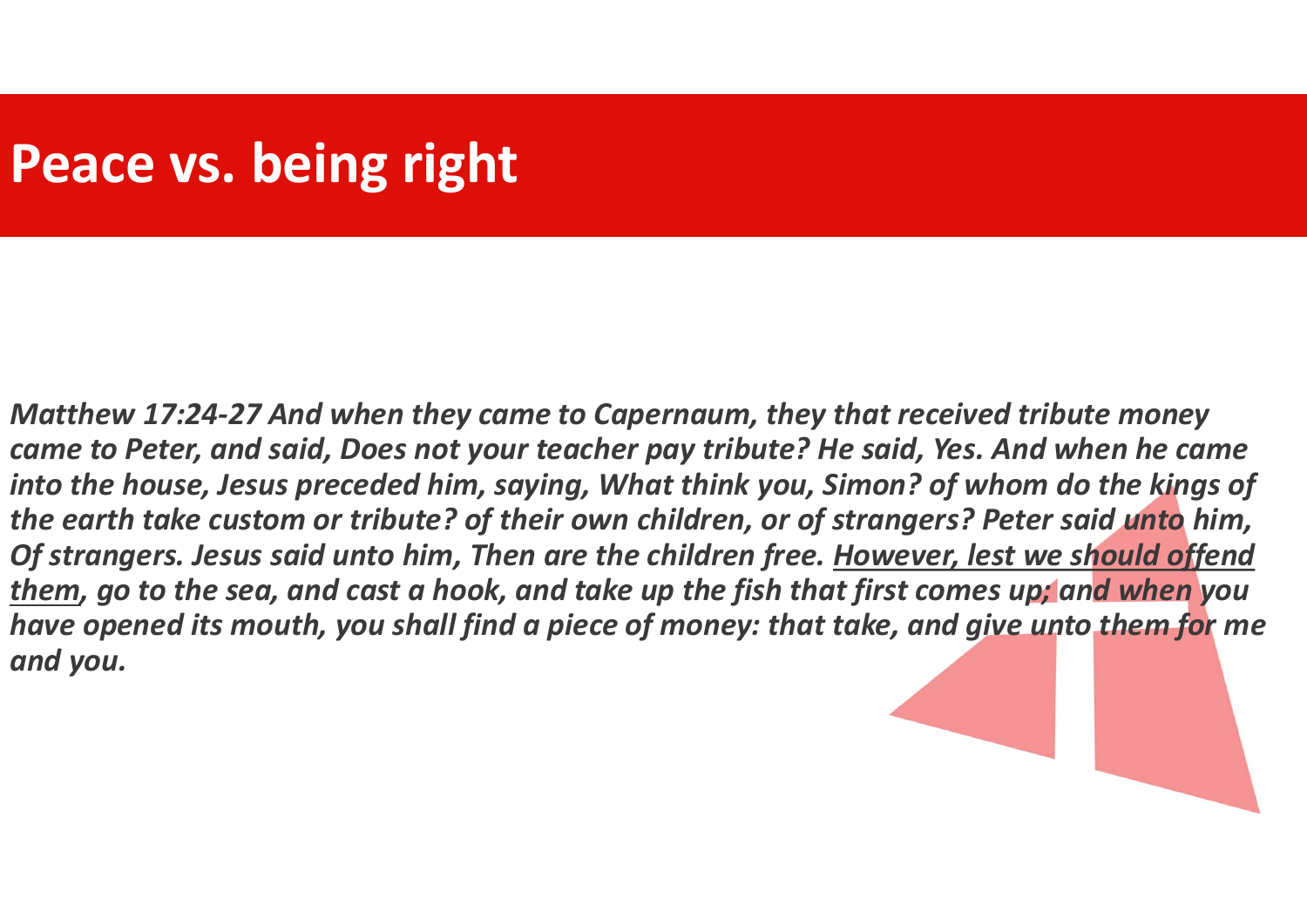#### Give room for God

Romans 12:19 Dearly beloved, avenge not yourselves, but rather give place unto wrath: for it is written, Vengeance is mine; I will repay, says the Lord.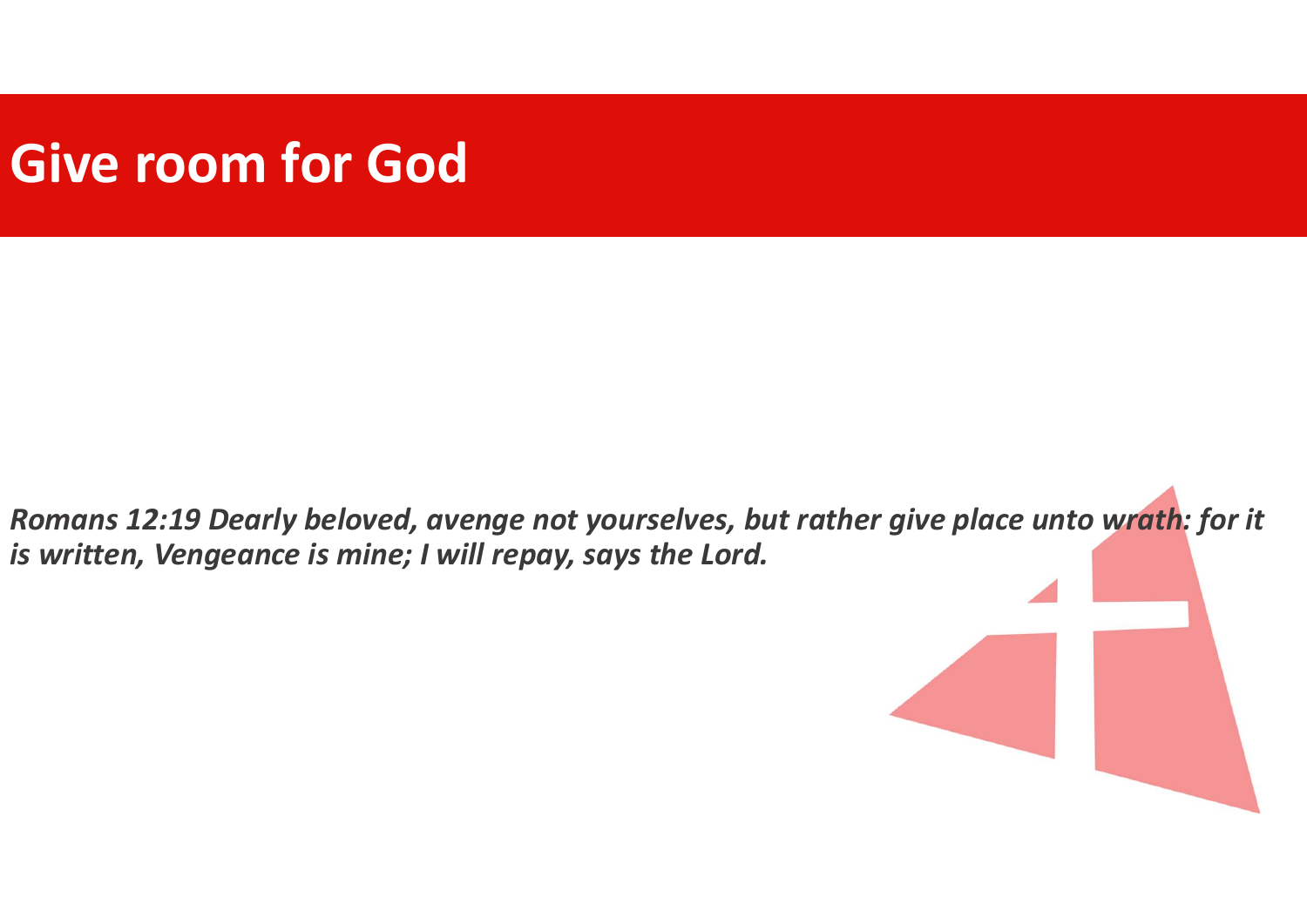#### Go all in

Romans 12:20 Therefore if your enemy hungers, feed him; if he thirsts, give him drink: for in so doing you shall heap coals of fire on his head.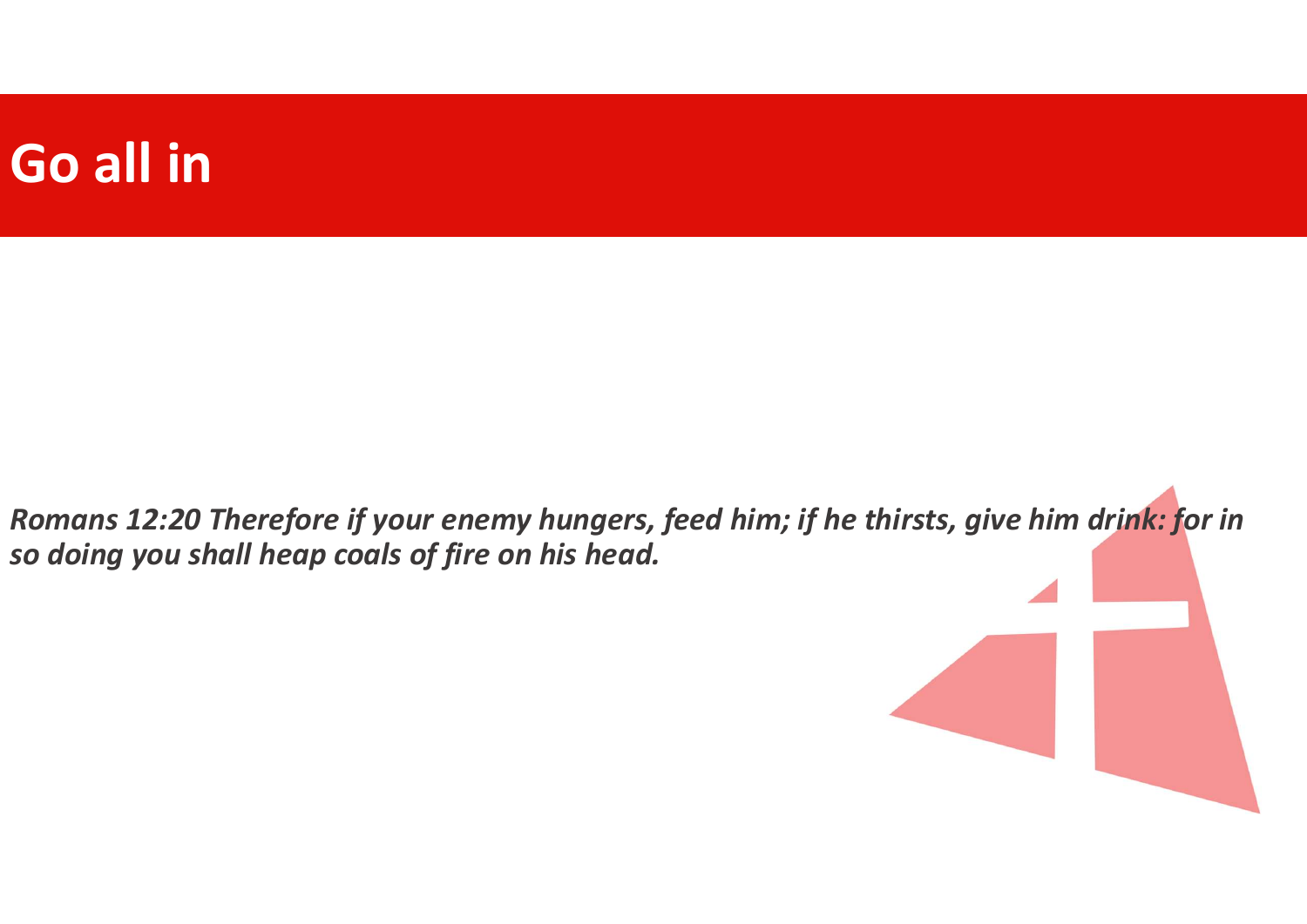# The Summary

Romans 12:21 Be not overcome of evil, but overcome evil with good.

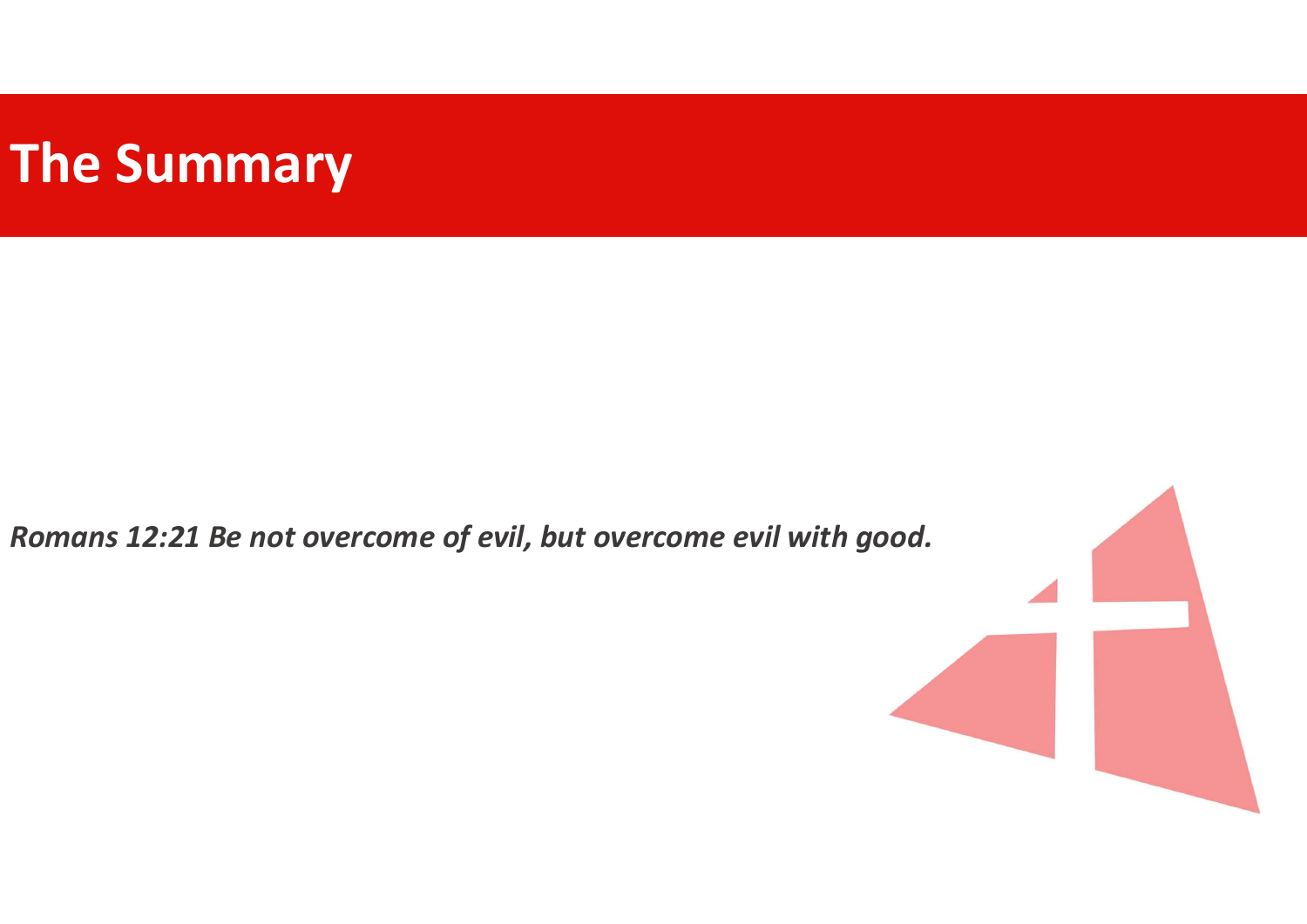# Why does it matter?

- o How we treat each other affects our relationship with God
	- And in turn: Our Faith
- o Our Faith affects the way we treat each other

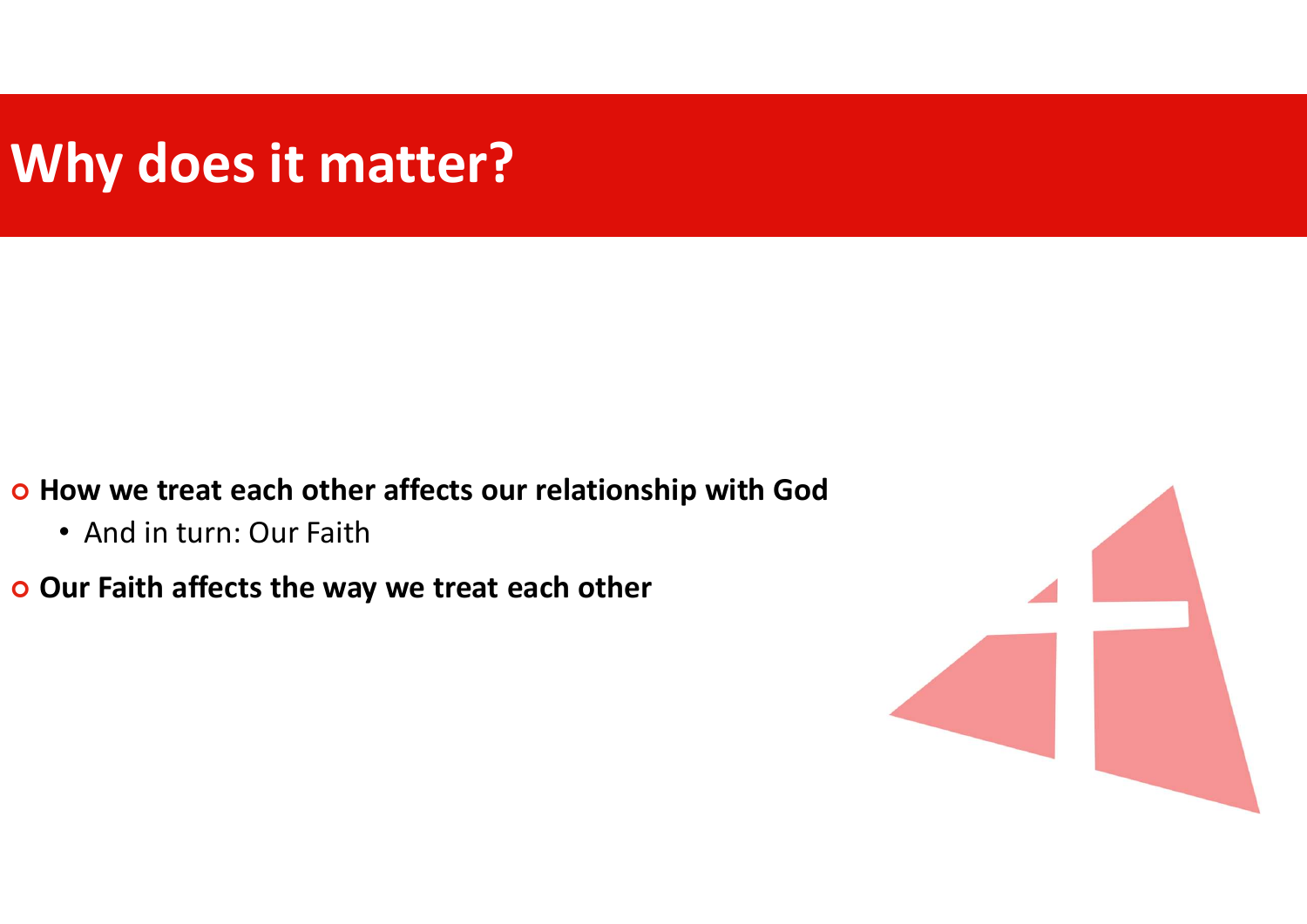# Application

Am I growing in Faith because of my love and forgiveness?